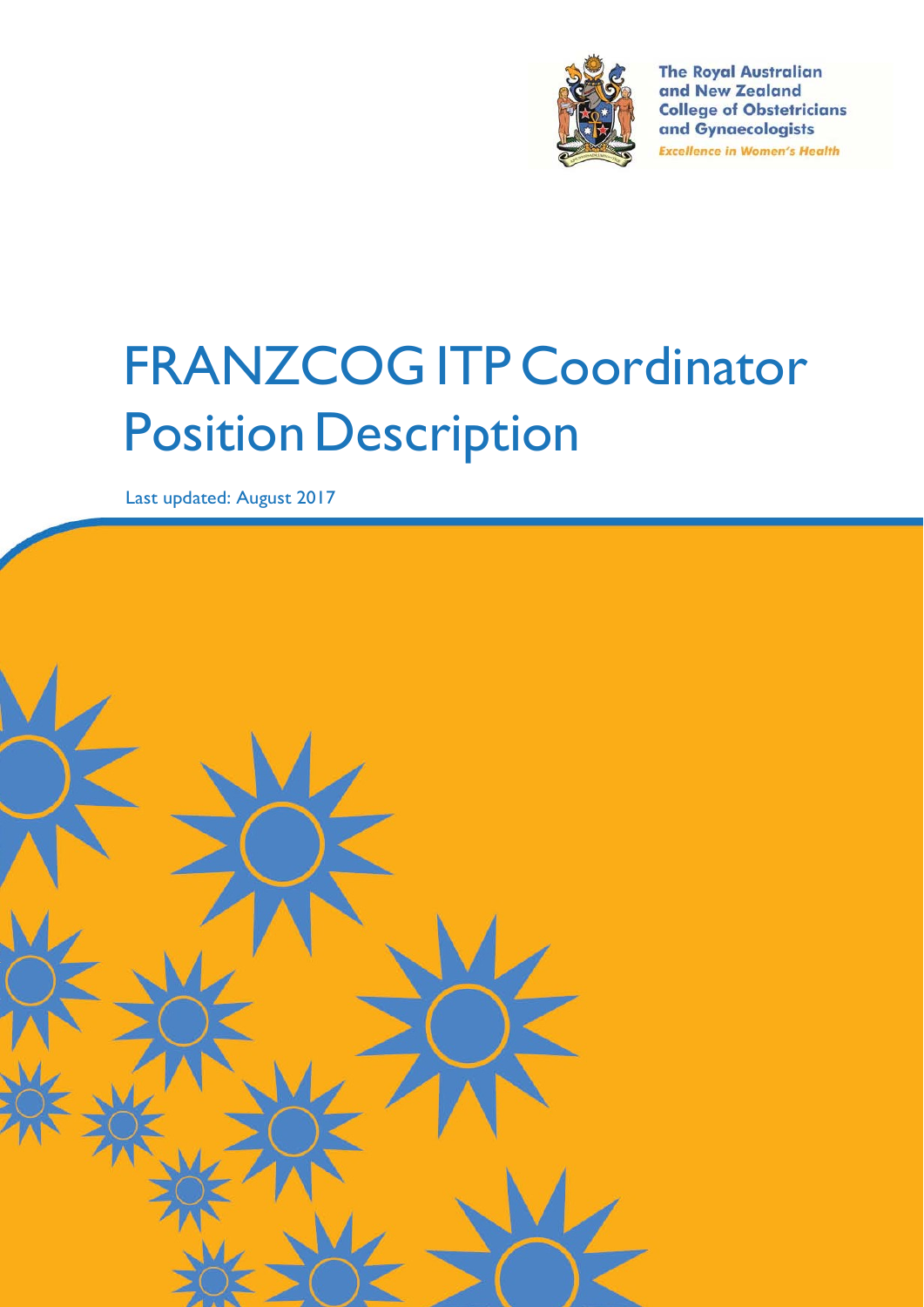| Title:                 | FRANZCOG ITP Coordinator-Position Description           |
|------------------------|---------------------------------------------------------|
| <b>Prepared by:</b>    | <b>Training Services</b>                                |
|                        | RANZCOG, College House                                  |
|                        | Albert Street, East Melbourne, Victoria, Australia 3002 |
|                        | www.ranzcog.edu.au                                      |
| <b>Report Status:</b>  | Final, 16 August 2017                                   |
| <b>Report version:</b> | $4_{}0$                                                 |

 The Royal Australian and New Zealand College of Obstetricians and Gynaecologists 2016 This report is strictly private and confidential and intended for internal College use only. **Disclaimer**

This publication may be of assistance to you but the RANZCOG and its employees do not guarantee that the publication is without flaw of any kind or is wholly appropriate for your particular purposes and therefore disclaims all liability for any error, loss or other consequence that may arise from you relying on any information in this publication.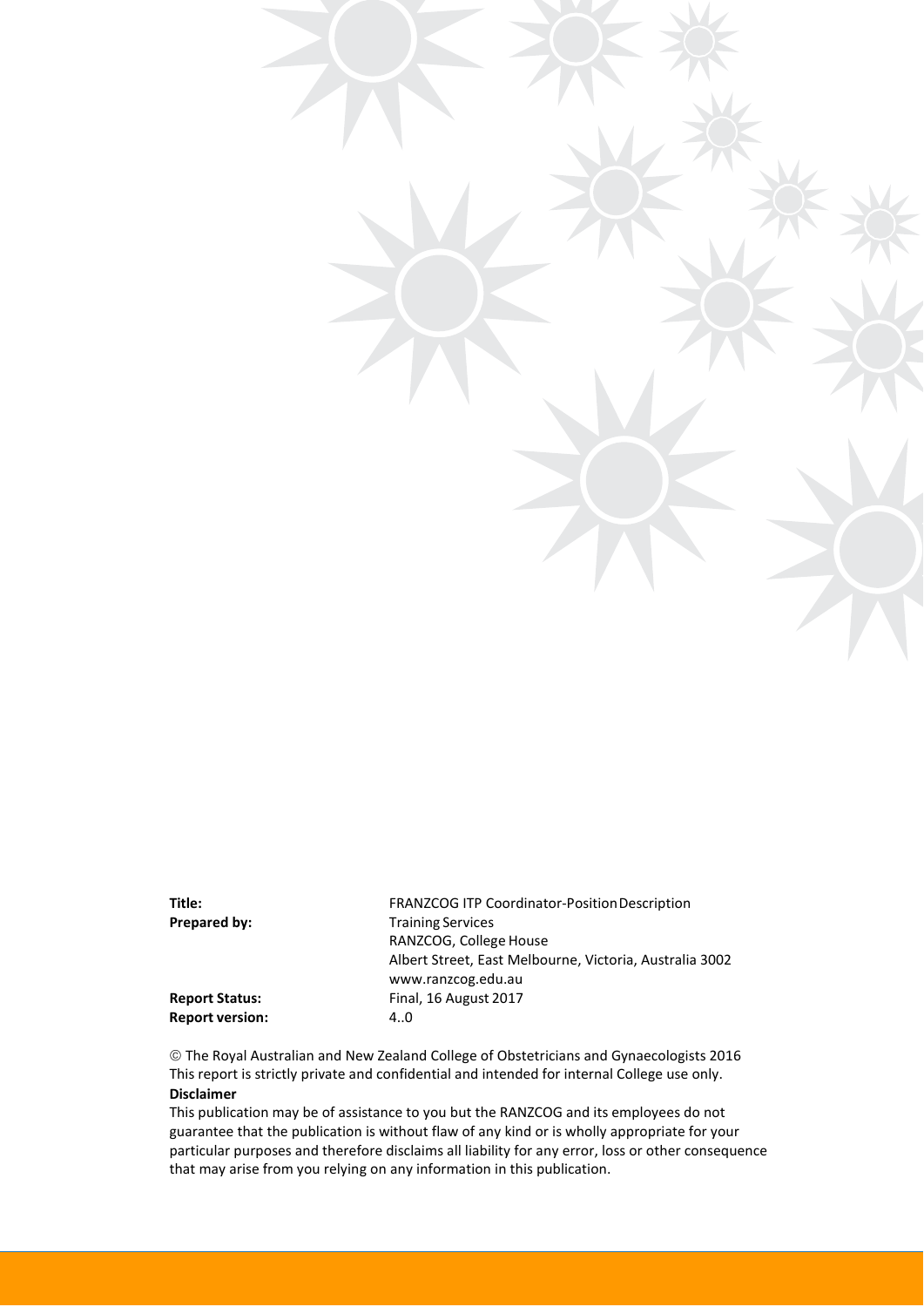# Content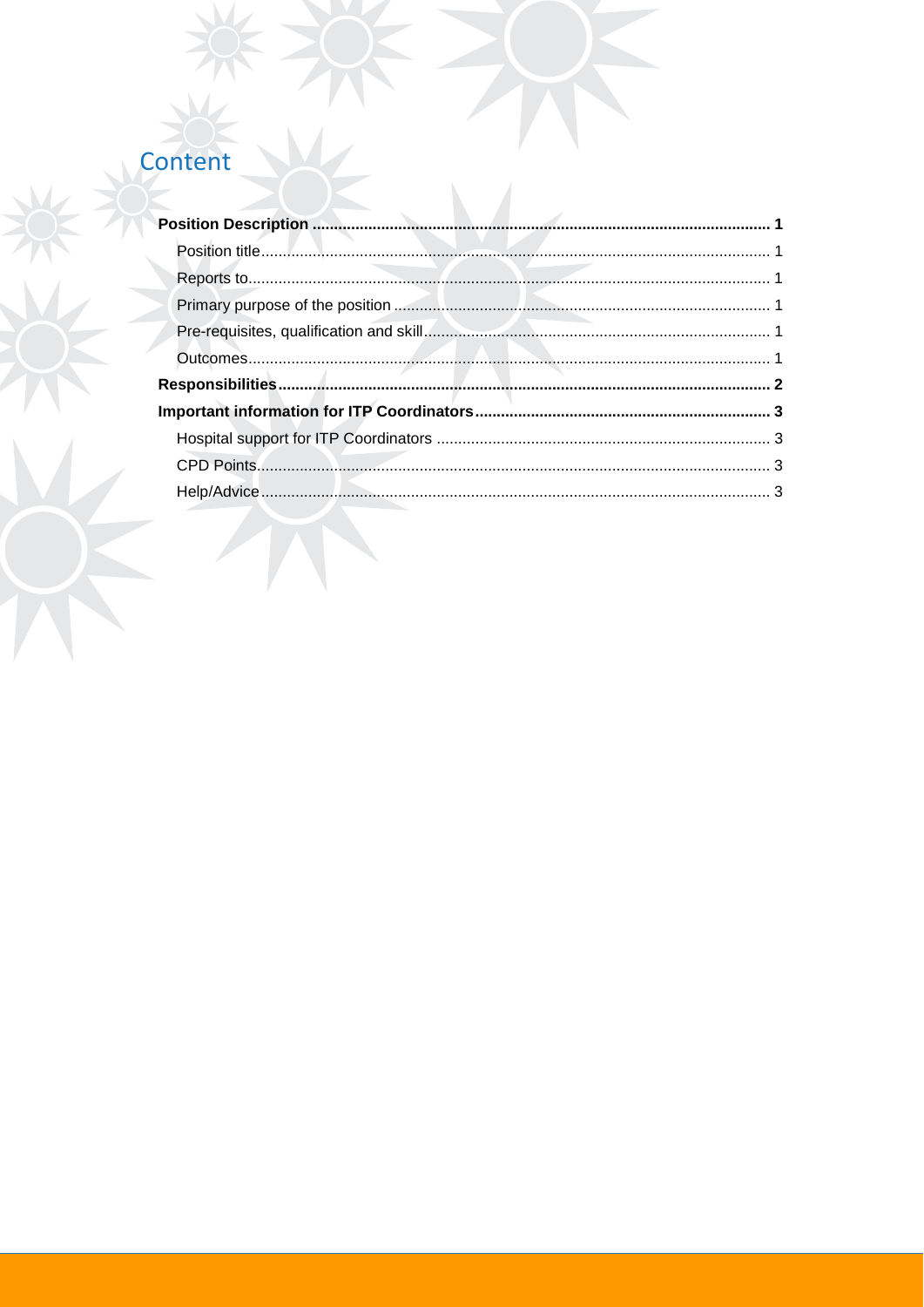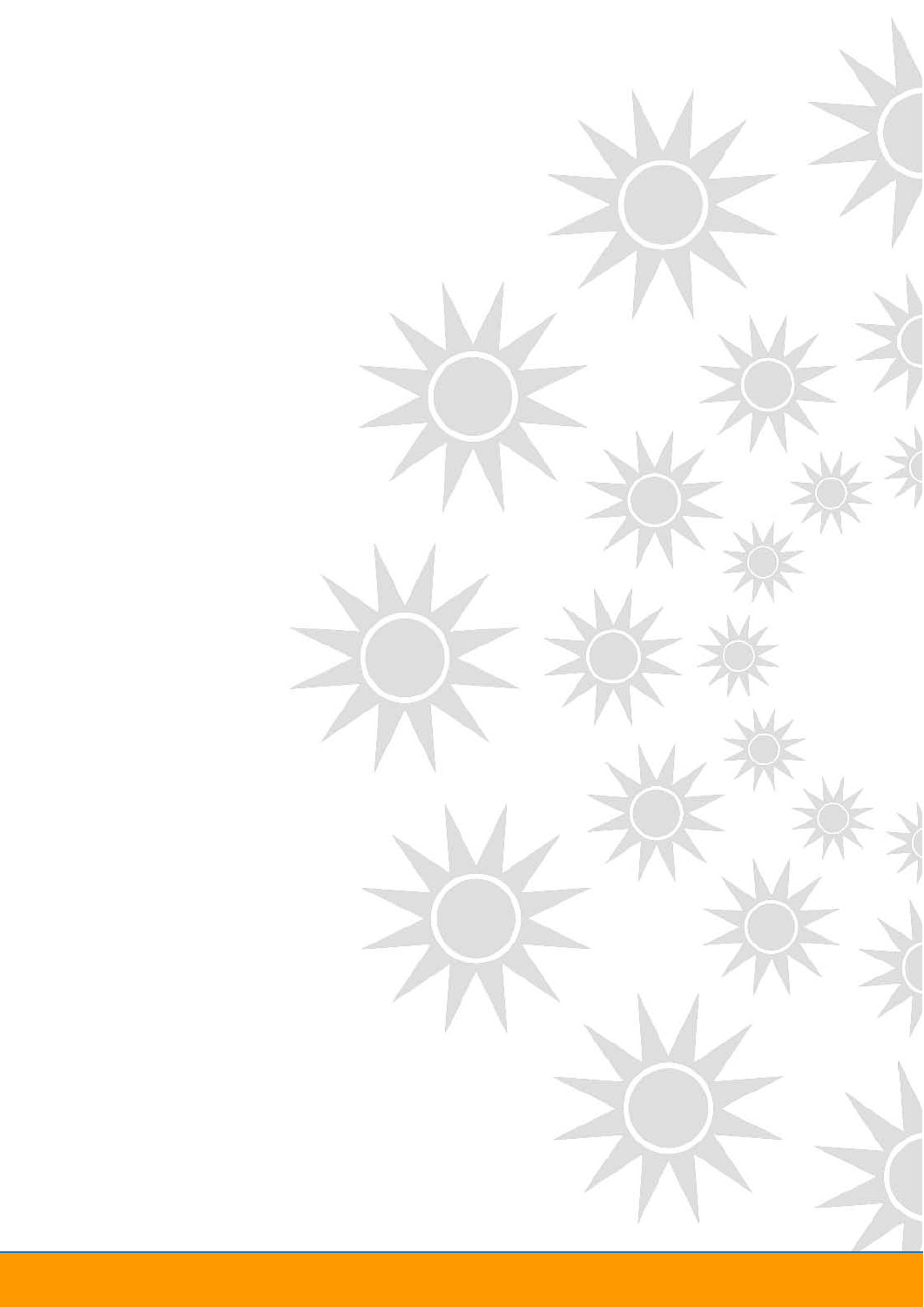# <span id="page-4-0"></span>Position Description

#### <span id="page-4-1"></span>**Position title**

RANZCOG Integrated Training Program (ITP\*) Coordinator

\*ITP refers to a specific group of hospitals through which trainees rotate in the course of their Core Training year 1 to 4.

#### <span id="page-4-2"></span>**Reports to**

In the first instance, the relevant regional Training Accreditation Committee (TAC). Ultimately, all ITP Coordinators are responsible to the College.

#### <span id="page-4-3"></span>**Primary purpose of the position**

Coordination of the relevant ITP across participating hospitals, in close consultation with the relevant regional TAC in order to:

- Contribute to the quality of teaching and learning, and ensure effective monitoring/assessment of trainees' performance and progress to achieve the learning outcome as defined in the FRANZCOG Curriculum.
- Promote the clinical, educational and personal development of the trainees through appropriate encouragement, guidance and support.
- Facilitate communication on training/assessment/rotation issues between participating sites and between those sites and the relevant regionalTAC.

Contribute to the maintenance of a safe and supportive training environment for trainees.

#### <span id="page-4-4"></span>**Pre‐requisites, qualification and skill**

- Fellowship of the RANZCOG
- Extensive experience with the FRANZCOG Training Program
- Consultant on the hospital staff (usually the home/base hospital in the ITP)
- Demonstrated commitment to teaching andtraining.
- Understand the requirements of the FRANZCOG Curriculum.
- Good interpersonal and administrative skills and the ability to communicate effectively with trainees and other medicalstaff.
- Ability to contribute to the planning of an effective training program for trainees across all hospitals in the ITP.

Note: ITP Coordinators are appointed by the relevant Regional Training Accreditation Committee following a formal application process, in consultation with the relevant home/base hospital.

#### <span id="page-4-5"></span>**Outcomes**

Ensure the combined hospitals in an ITP provide trainees with appropriate clinical experience and supervision to meet the requirements of the Core Training component of the FRANZCOG Curriculum.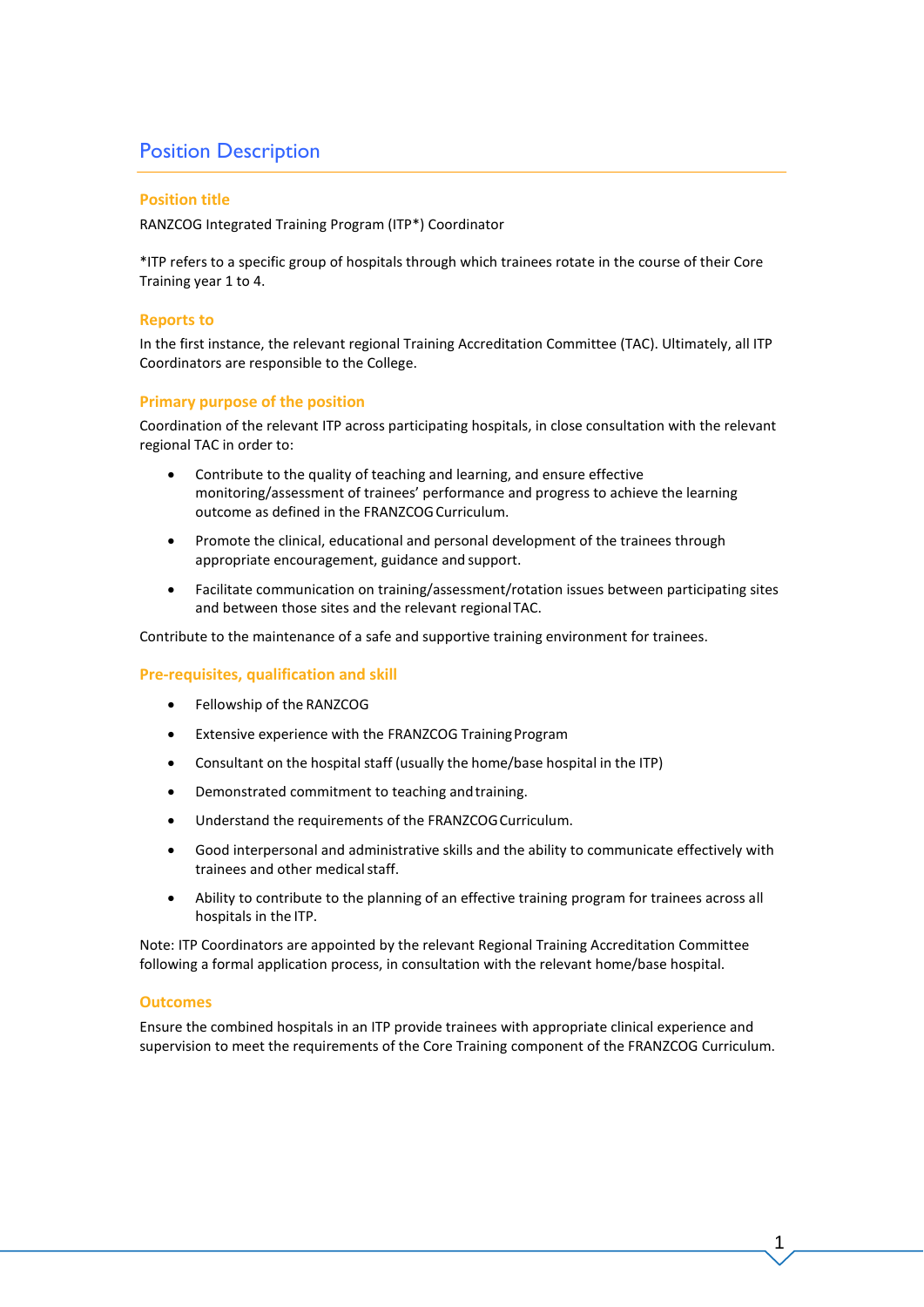## <span id="page-5-0"></span>**Responsibilities**

- 1. **Rotations within the ITP:** The ITP Coordinator contributes to the planning of a rotation schedule for each trainee in the ITP for the duration of their Core Training, in consultation with the relevant regional TAC.
- 2. **Planned program of teaching across the ITP:** To take responsibility for the development of a planned program of teaching and experiences for trainees within all the hospitals in the relevant ITP to ensure that they are meeting the training and assessment requirement of the Core Training Program. This includes liaising with individual Hospital /Heads of Obstetrics and Gynaecology and Training Supervisors within the consortium to ensurethat:
	- All trainees within the ITP receive formal basic obstetric skills training as specified by the RANZCOG Basic Obstetric Skills Workshop Program in their first year of training;
	- An Ultrasound Coordinator, who may also be the ITP Coordinator, is appointed at the home/base hospital within the ITP to ensure that a formal ultrasound training program is provided by an ultrasound educator, appointed for this purpose that will enable trainees to meet the ultrasound curriculumrequirements;
	- All trainees located within the ITP will be exposed to gynaecological oncology during their Core Training, in a hospital within the ITP to which a certified Gynaecological Oncologist is appointed or interacts with. This hospital provides a multidisciplinary service including outpatients, operating and multidisciplinary team (MDT) reviews. Ideally this should include a formal 10‐week rotation in gynaecological oncology. As a minimum, it should include assistance in the management of complex patients, attendance at a minimum of 10 Gynaecologic Oncology MDT meetings (video conferencing is acceptable) and the principles of complex pelvic surgery;
	- A surgical simulation training program is developed within the ITP in at least one hospital and made available to all trainees, either as part of their normal rotation to that hospital, or in separate formalised teaching sessions;
	- Where possible, trainees are advised at least 12 months in advance of their rotations throughout the four years of the ITP, including their rural rotation.
- 3. **Workplace Culture:** To contribute to a workplace culture that is harmonious, respectful and supportive of training and the delivery of up to date, evidence=based care. To conduct himself/herself in a professional manner and have zero tolerance for workplace bullying, harassment and discrimination.
- 4. **Support of Training Supervisors:** To advise Training Supervisors in the performance of their tasks as required and assist them in the counselling of trainees experiencing difficulties in their training, and, where necessary, to assist in the implementation of a Learning Development Plan LDP) for such trainees.
- 5. **Facilitate communication across the ITP:** To ensure there is regular discussion of training/assessment/rotation issues between participating sites. It is recommended that three‐ monthly meeting be held between the ITP Coordinator and Training Supervisor/representatives from all participating sites in the ITP. This may be a face to face meeting or a teleconference, as appropriate. Liaise closely with the relevant regional TAC Chair (including attending TAC meetings) in order to discuss training issues and problems, particulary where hospitals in the ITP are experiencing difficulties providing trainees with the necessary clinical experience and support. To disseminate relevant information arising for regional TAC meetings to Training Supervisors/representatives of all participating sites within the ITP.
- *6.* **Knowledge of FRANZCOG Curriculum, Hospital Accreditation Standards and Guidelines, and regulations:** To be fully apprised of the requirements of the *FRANZCOG Curriculum, the Accreditation Standards and Guidelines for Hospitals in the FRANZCOG Training Program andthe*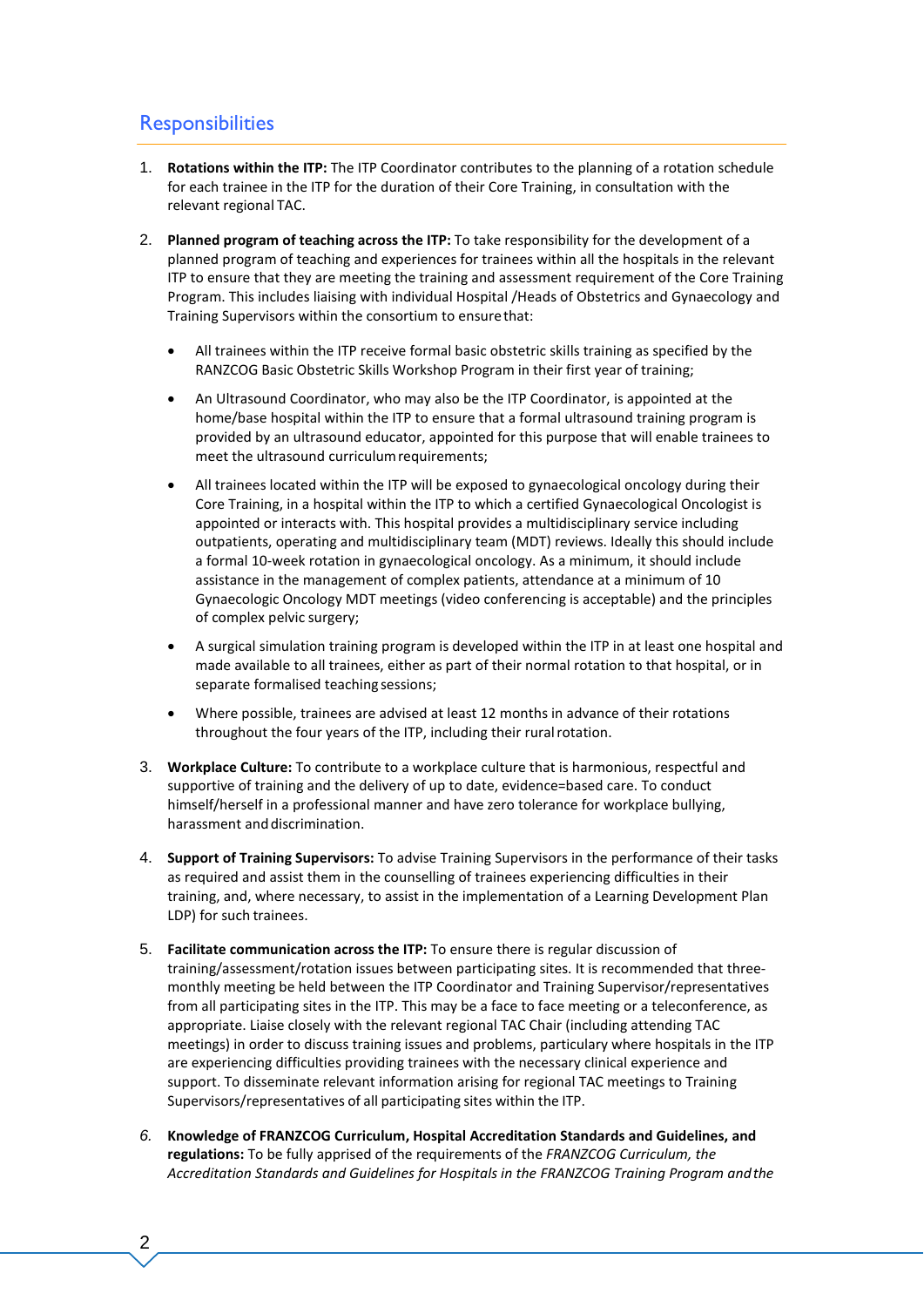*current regulations governing training and assessment.* All these documents are available on the College website in the Eduaction & Training‐Specialist Training section.

7. **Support for New Training Supervisors:** To ensure that all new Training Supervisors undertake the 8 Clinical Educator Training (CET) online interactive modules that are located on the RANZCOG eLearning platform and that Training Supervisors attend a RANZCOG Training Supervisors' Workshop during their first year as a Training Supervisor and a minimum of once every 3 years thereafter.

### <span id="page-6-0"></span>Important information for ITP Coordinators

#### <span id="page-6-1"></span>**Hospital support for ITP Coordinators**

The ITP Coordinator should be provided with a minimum of one paid and protected session per fortnight. ITP Coordinators should be provided with suitable administration support by hospitals allow satisfactory performance of their duties. The special responsibilities of the ITP Coordinator should be acknowledged in his/her employment contract and this document, including the provision of this paid and protected time. Payment for this time can be in addition to the supervisor's salary or factored in as part of the contracted salary.

Note: The College acknowledges that this issue is a matter for individual employers and the applicable awards/contracts, but regards this as essential for the appointed Fellow to effectively carryout their role.

#### <span id="page-6-2"></span>**CPD Points**

ITP Coordinators can claim a maximum of 25 points per CPD period.

#### <span id="page-6-3"></span>**Help/Advice**

For advice on training program policies/procedures/regulations, or if experiencing difficulties with a trainee, contact the Training Programs Department at College House-Mr Steve Marchant, Training Programs Manager (tel +61 3 9412 2985; email smarchant@ranzcog.edu.au).